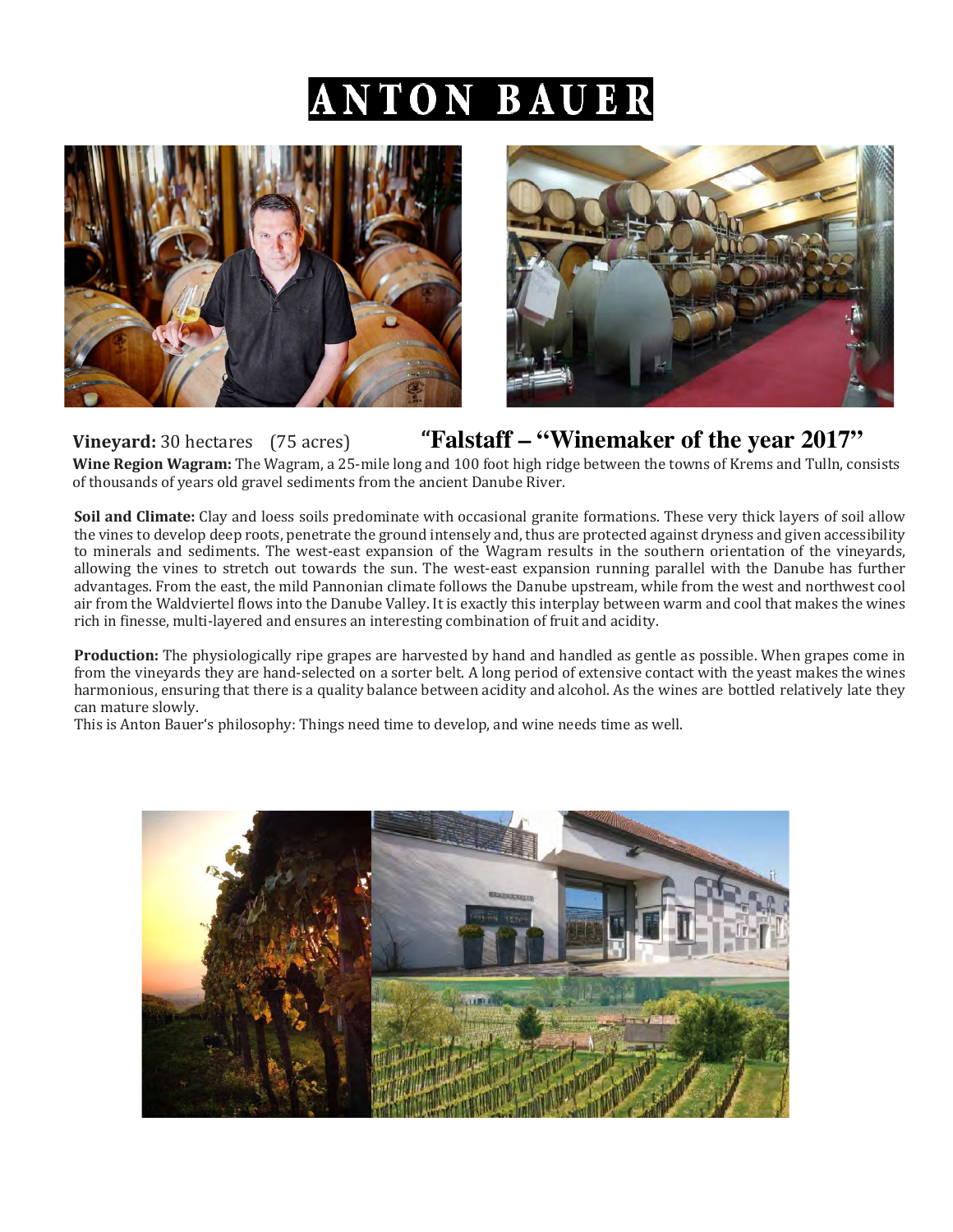# TON BAUE



## **Anton Bauer Wagram Grüner Veltliner 2020** (Alc.12.5%, RS 2.6 g/l, AC 5.1 g/l)

A crisp, lively Grüner Veltliner with ripe apple & pear fruit, balanced with fresh acidity and a touch of spice and citrus on the dry and lingering finish. A delicious aperitif or enjoyable with firm cheeses, charcuterie and simple fish or chicken dishes. Excellent quality and value from the Wagram.

## **Anton Bauer Grüner Veltliner Ried Gmirk 2020** (Alc.12.5%, RS 1.5 g/l, AC 5 g/l)

This is what a good GV should taste like. Aromatic on the nose, a beautiful play of perfume, tropical fruit and acidity. All the aromas follow through on the palate and then the wine has a dry clean finish with a touch of the white pepper. There is no other single vineyard Grüner on the market that can beat this taste and price – best value!!! This is a great wine for vegetarian dishes and with any seafood.

**2019 WINE ENTHUSIAST**<br>**2019 WINE ENTHUSIAST** 91pts. "The nose is subtle but intriguing in hints of ripe pear flesh, yeast and nuttiness. The rounded palate sweeps these notions up in its rich, smooth texture but guides them with an unfailing edge of zestiness. A lovely combination of emollient generosity and freshness with a dry, salty finish." ANNE KREBIEHL MW \$18

**Anton Bauer Ried Rosenberg Grüner Veltliner 2020** (Alc.13%, RS 2.1 g/l, AC 5.1 g/l) Rosenberg is one of the best-known Grüner Veltliner vineyards in Austria. Very aromatic, full of round fruit and balanced with crisp acidity. The distinct soil lends a pleasant mineral and white pepper note typical of this varietal. Pairs well with a wide range of foods, including Asian cuisine and fish with fresh herbs. Excellent value and quality!

## **Anton Bauer Ried Spiegel Grüner Veltliner 2019** (Alc.13%, RS 5.6g/l, AC 4.9 g/l)

The Spiegel vineyard has loess in addition to gravel and river rock deposits from the old Danube River when it was wild and forming the Wagram. This gives the wine yellow pear flavors, stone fruit, a light pineapple and mango tropical fruit touch, great structure, and a very long well-balanced finish. The delicate creamy texture and lively, but pleasant, acidity making it a pure joy to drink. Wonderful now, but also has great aging potential.

**WINE ENTHUSIAST** 94pts. "*This wine brings the notion of a spring mountain meadow to life on the nose. There are are are are are are are are are are are are are are are are are are are are are are as and z hints of chervil and wild thyme aligned to citrus freshness. The palate is vivid, fresh, sinuous, textured and zesty, adding juicy pear and Mirabelle fruit to the herbal savoriness. This is bright and concentrated but also wonderfully light and approachable.* ANNE KREBIEHL MW \$34

## **Anton Bauer Grande Reserve Grüner Veltliner 2018** (Alc.13.5%, RS 4.1 g/l, AC 5.3 g/l)

Intense gold, shining and brilliant. On the nose there are roasted, spicy and honey notes with aromas of dried fruit. On the palate there is an intense interplay between dried and tropical fruit. It has a great balance between extract fruit and acidity. Round and full of power from very ripe fruit, November harvest!

**WINE ENTHUSIAST** 95pts. "*Cream, white pepper and subtle pear make for an attractive trio on the nose. The palate is concentrated and has a pithy phenolic backbone but also shimmering notions of white pepper. This is rich but fresh, rounded but toned, bold but elegant. Lovely now, it is certain to evolve well. The finish is long and lasting."*

ANNE KREBIEHL MW \$55



### **Anton Bauer Riesling Feuersbrunn 2019** (Alc.13%, RS 4.9 g/l, AC 6 g/l)

Light, soft yellow in color. On the nose it exhibits white peaches with a hint of exotic spices and a mineralic undertone. A wonderfully transparent play of fruit on the palate ending in a long dry finish. An all-purpose food wine especially good with spicy cuisine.









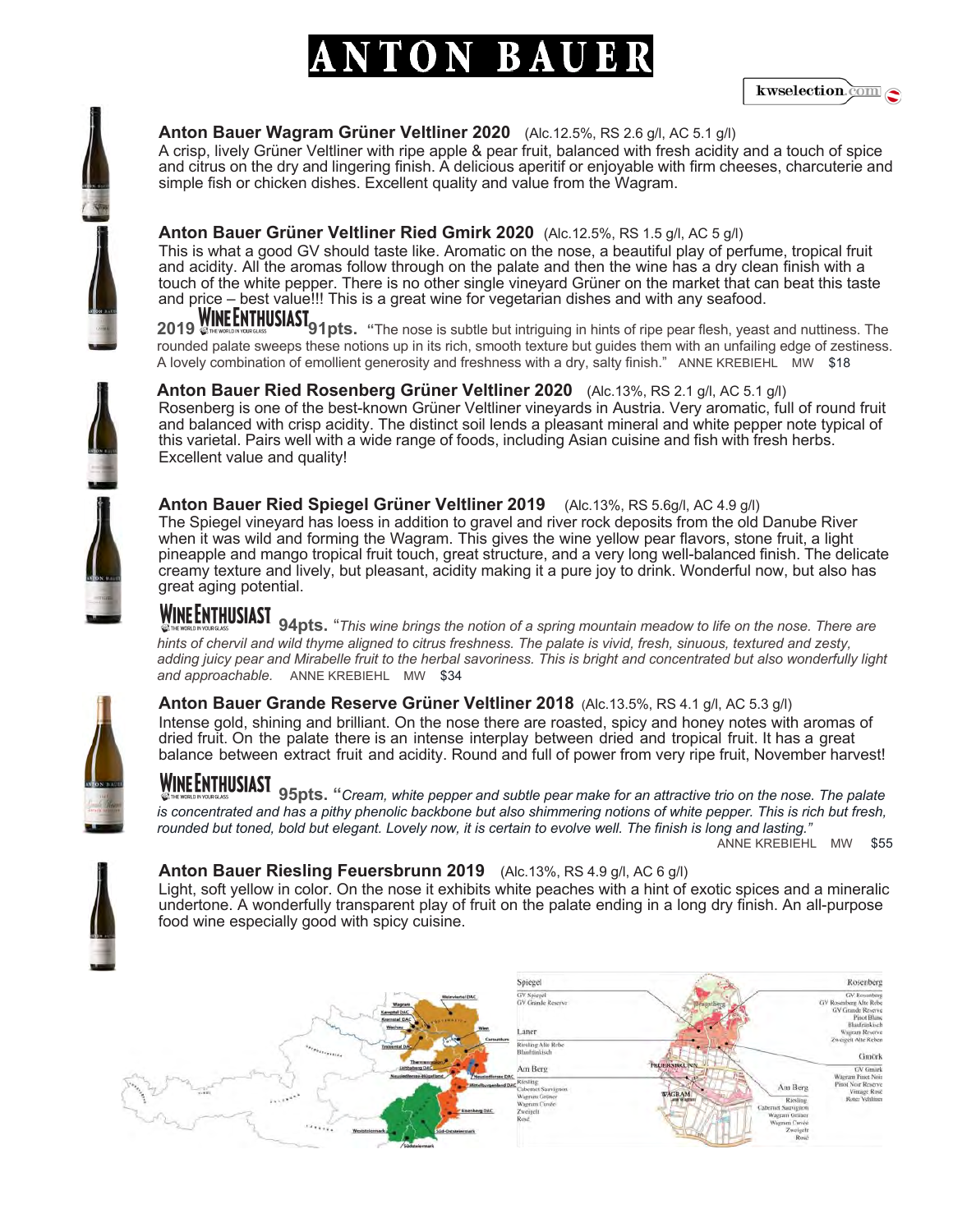# TON BAUE

## **Anton Bauer Rose Zweigelt/Merlot/Syrah 2020** (Alc.12.5%, RS 1.7 g/l, AC 5.7 g/l)

Clear, light pink with a stimulating fragrant floral and berry nose. The wine has an elegant structure. It is round and soft on the palate with a clean, crisp and dry finish. A marvelous patio wine for long summer evenings searching for an invitation to dinner.

## **Anton Bauer Zweigelt 2018** (Alc.13.5%, RS 1 g/l, AC 5 g/l)

This is a traditional Austrian grape variety. A very elegant wine, harmonious, filled with ripe black cherry and subtle mocha notes. The palate features ripe deep fruit with a gentle smooth medium-bodied mouth feel. The finish is long and has slightly spicy peppery nuances. Austrian reds feature amazingly pure fruit flavors– have this Zweigelt with your next barbeque or at your next party!

## **Anton Bauer Wagram Pinot Noir 2019** (Alc. 14%, RS 1.2 g/l, AC 4.9 g/l)

This Pinot Noir shows a precise balance between the fruit and acidity that makes it fresh and lively. It has a typical Pinot Noir nose with strawberries, raspberries and floral notes such as violets. On the palate the wine is well balanced, elegant and it has a long finish tasting of red berries. An all-purpose red, easy to drink and it pairs with many different dishes from fish and vegetables to lighter meat dishes and spicy food.

**2018 91pts. "***Superripe notions of black cherry are luscious on the nose. On the palate,*  these notions of ripeness are immediately countered by freshness and a fine-boned, ripe but still delicate body. It *is the acidity that lets that cherry fruit shine.*" ANNE KREBIEHL MW \$25



## **Anton Bauer Wagram Cuvee 2018** (Alc.13.5%, RS 1 g/l, AC 5 g/l)

40% Blaufrankisch 40% Zweigelt 15% Cabernet Sauvignon 5% Merlot

Cherry fruit with amaretto tones, red berries and herbs. On the palate cherry fruit again, with dark berry aromas and a pleasant background of herbs, good extract fruit, fine soft tannin. It finishes with a dry elegance and delicately herb tones of chocolate and cherries. Although absolutely delicious on its own, it will complement beef, duck, grilled pork, tuna, and rich red sauces.



## **Anton Bauer Reserve Pinot Noir 2017** (Alc.14%, RS 1 g/l, AC 5.1 g/l)

A great Pinot Noir with intense notes of herbs and puréed dark berries on the nose. The wine has a typical Burgundy structure with lively soft tannins, a juicy ripeness and an elegant, long finish. This wine will age very well – great to drink now, but with a long future ahead.

**94pts.For the 2016** *"Pure, tart red currant on the nose is softened by gentle almond and*  vanilla notes. On the translucent palate, those same poles manage to unite: the tart, crisp freshness of the fruit and the rounded, fluid softness of the vanilla with a pleasant whiff of smoke. The body remains light, the tannins *are silky, and pepper shimmers around the edges. This is harmonious, elegant and poised."* 

ANNE KREBIEHL MW \$59



**Anton Bauer Blaufränkisch 2017 "artist" Reserve** (Alc.14%, RS 1 g/l, AC 5 g/l) Dark ruby with nearly opaque core, violet highlights and a thin, transparent rim. Dark berry fruit, black berry jam and dark minerals. A juicy, sweetly extracted core is elegantly wrapped in a harmonious veil of fine- grained tannin. The long finish has textures of dark fruit and notes of gianduja. (Chocolate) Potential for further development and ageing



 **97pts. Anton Bauer 2017 Reserve Artist Blaufränkisch (Wagram)**

*Subtle notes of ripe blueberry need to be shaken awake on the shy nose. Swirling also brings out a note of cinnamon. The dense palate surprises with its inherent, almost cooling freshness and its superfine tannins. This is elegant and poised despite its undoubted power, a wonderfully light touch has revealed the inherent grace of this wine. Drink by 2040*. KWSelection. com. ANNE KREBIEHL MW \$39

 $kwslection.\overline{com}$